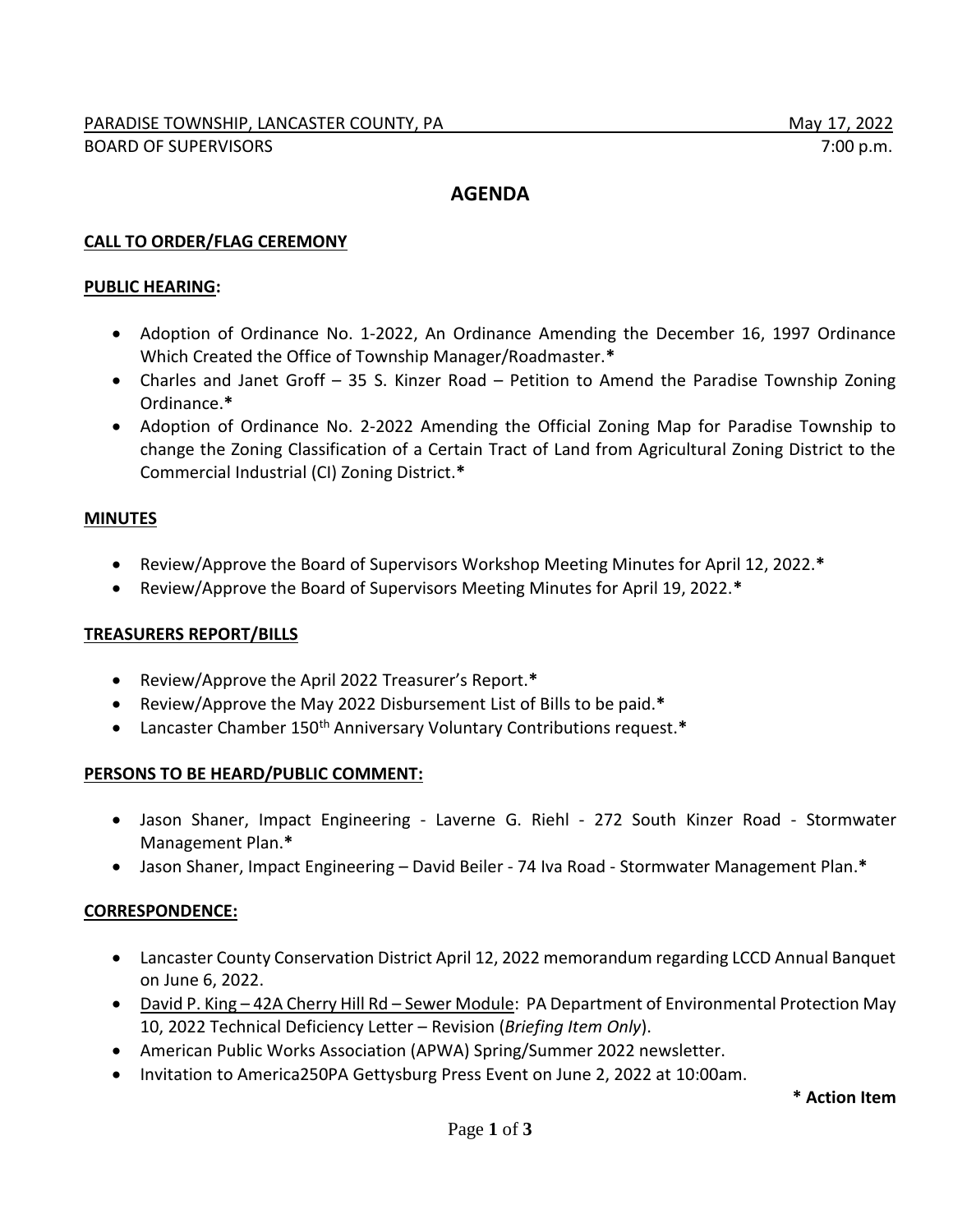#### **TOWNSHIP REPORTS**

#### **TOWNSHIP MANAGER**

- Updates by Township Manager, David Thompson.
- *Township Important Information* brochure for consideration/approval.**\***
- RoadWay pavement condition assessment product proposal.**\***
- Updates regarding Allan Myers complaints.

## **EMERGENCY SERVICES**

- Updates by Township Manager, David Thompson.
- Fire Company/EMS Report 2022 through April 2022.
- May 17, 2022 Memorandum from the Board of Supervisors to Paradise-Leaman Place Fire Company 47 with considerations regarding merger of emergency services.**\***

#### **ROADMASTER:**

Updates by Township Manager, David Thompson.

#### **PLANNING COMMISSION:**

- Updates by Supervisor, Craig Keenan.
- Red Caboose Motel Minor Land Disturbance May 2, 2022 Rettew Review Letter & status update by Township Manager, David Thompson.

## **ZONING HEARING BOARD:**

• Report submitted by Zoning Officer, Walter Hockensmith

## **PARK & RECREATION COMMISSION:**

- Updates by Supervisor, Ray Rice.
- Discuss incident regarding kids climbing on Girl Scout cabin roof.
- Determine need to re-establish park security.**\***
- Rettew proposal for putting Community Building Generator project out for bid.**\***
- Request for approval of Forgotten Friend Reptile Sanctuary proposal to provide 1 hour show at August 5, 2022 Community Day Event.**\***

## **SEWER AUTHORITY & SEO:**

- April 4, 2022 Minutes of Paradise Township Sewer Authority.
- Updates by Township Manager, David Thompson.